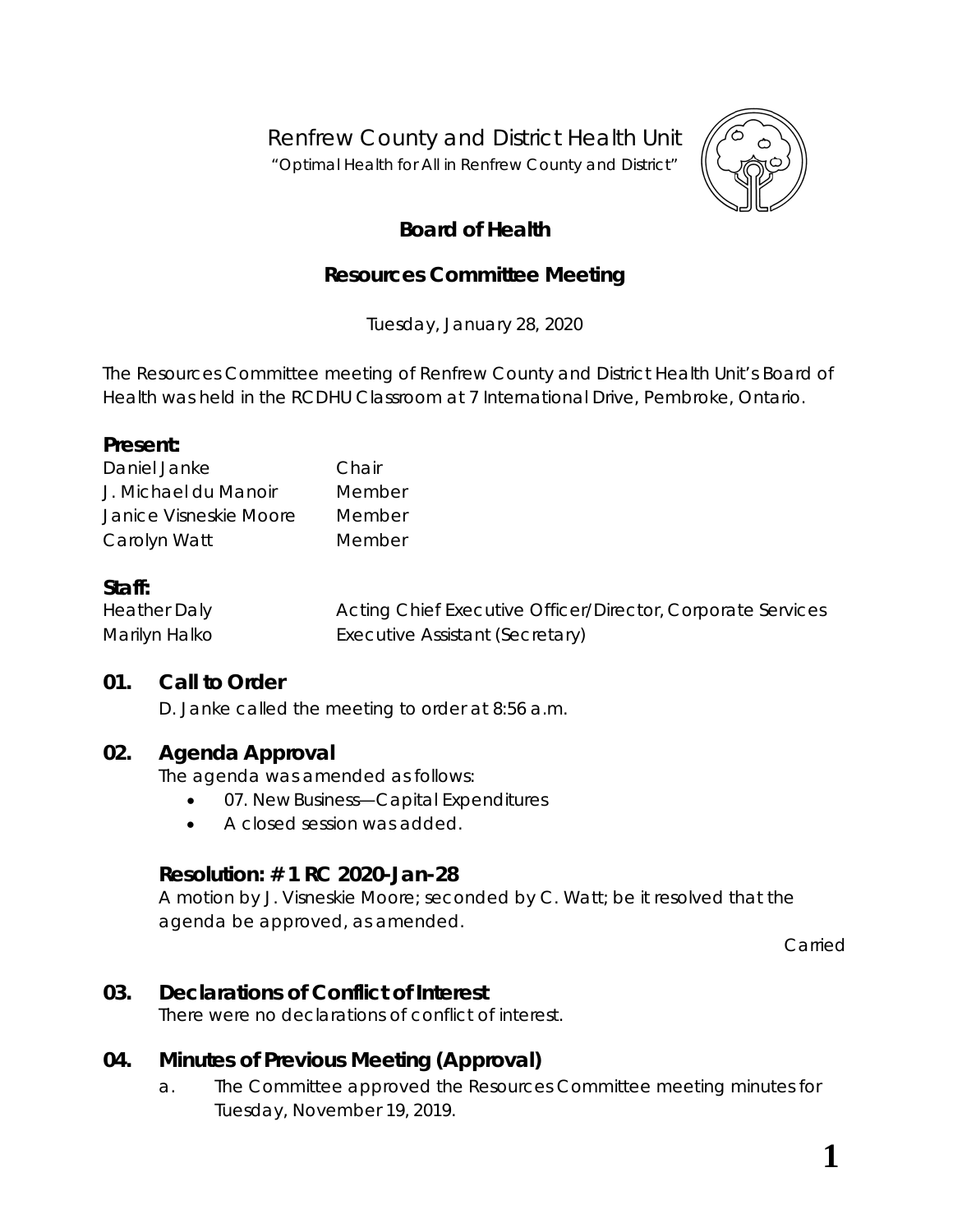## **Resolution: # 2 RC 2020-Jan-28**

A motion by J. Visneskie Moore; seconded by J. M. du Manoir; be it resolved that the Resources Committee approve the meeting minutes for Tuesday, November 19, 2019, as presented.

Carried

b. The Committee approved the Resources Committee meeting minutes for Monday, December 09, 2019.

## **Resolution: # 3 RC 2020-Jan-28**

A motion by J. M. du Manoir; seconded by J. Visneskie Moore; be it resolved that the Resources Committee approve the meeting minutes for Monday, December 09, 2019, as presented.

Carried

## **05. Business Arising**

a. By-Law to Appoint Auditors

The by-Law to appoint the auditors is a standard procedure approved by the Board annually.

## **Resolution: # 4 RC 2020-Jan-28**

A motion by C. Watt; seconded by J. Visneskie Moore; be it resolved that the Resources Committee recommend that the Board approve *By-Law Number 2020-01—By-Law to Appoint Auditors*.

Carried

b. Appointment of Signing Officers

Following the Board election at the Inaugural meeting held on January 8, 2020, the Vice-Chair will be appointed as one of the signing officers.

## **Resolution: # 5 RC 2020-Jan-28**

A motion by J. M. du Manoir; seconded by C. Watt; be it resolved that the Resources Committee recommend that the Board accept the motion— *Appointment of Signing Officers*.

Carried

- c. Resources Committee Meeting Dates for 2020
	- Tuesday, February 18, 2020
	- No March meeting
	- Monday, April 20, 2020
	- Tuesday, May 19, 2020
	- Tuesday, June 23, 2020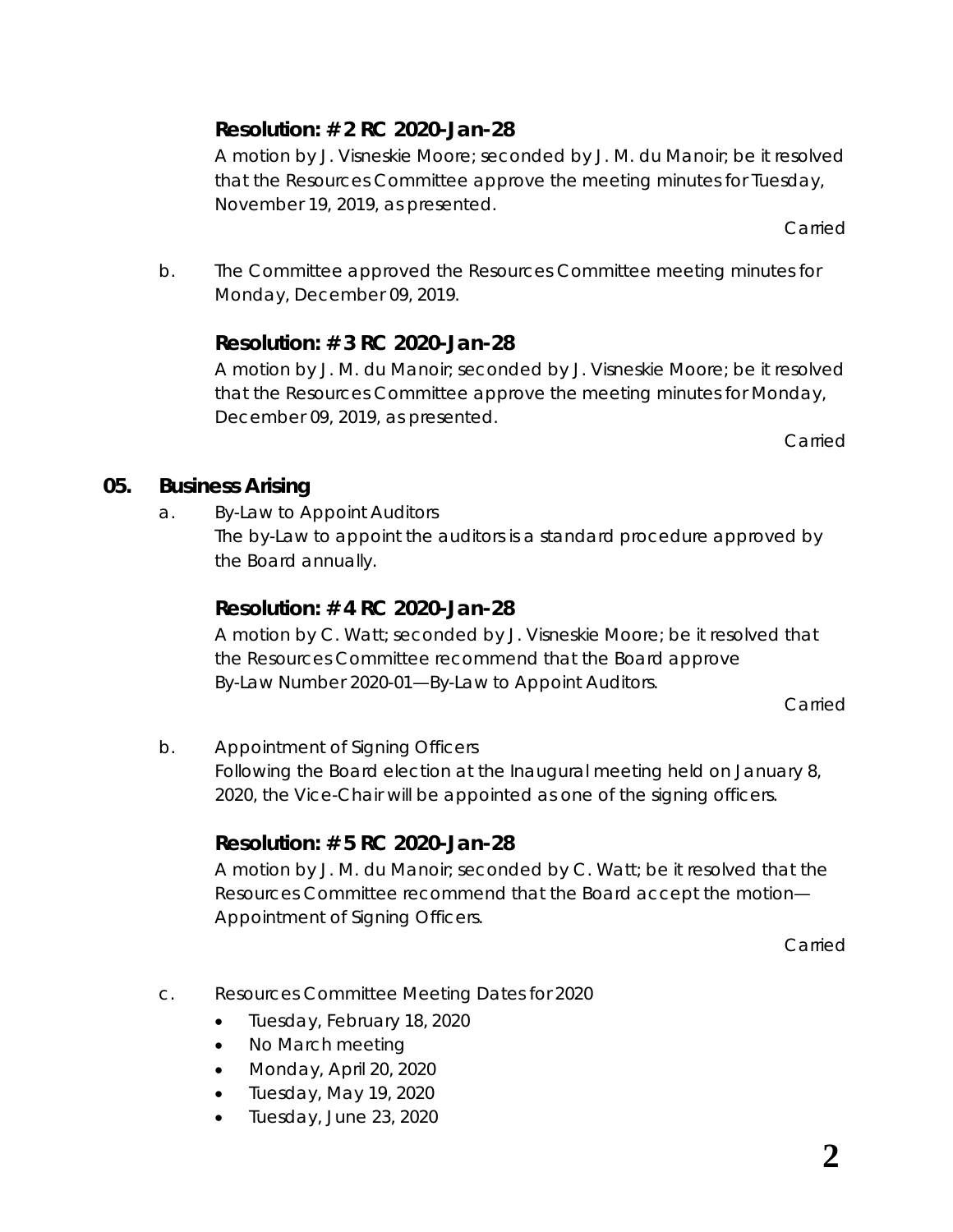- Wednesday, September 23, 2020
- Tuesday, October 20, 2020
- Tuesday, November 17, 2020
- December 2020—Special meeting for the levy

At 9:30 a.m., the following people joined the meeting:

- Vicki Benoit, Director, Health Protection
- Carla Walters, Director, Health Promotion/Chief Nursing Officer
- Jim Bell, President, Jim Bell Architectural Design Inc.
- Tim Gilchrist, Associate, Jim Bell Architectural Design Inc.
- d. Relocation Update

H. Daly introduced Jim Bell, President, Jim Bell Architectural Design Inc. and Associate, Tim Gilchrist, to the Committee. Bell was recently hired by RCDHU to lead the relocation project at the Pembroke City Centre, 141 Lake Street, Pembroke.

Bell provided information to the Committee regarding:

- preliminary plans
- an estimated budget (from \$1,869,385 to \$2,500,579)
- the layout
- timelines.

Bell expressed concerns regarding:

- structural issues
- lack of barrier free entrances and washrooms
- completion of the project by July 1, 2020.

Members of the Senior Management Team, C. Walters and V. Benoit, reported to the Committee that they are working on a contingency plan, in case, RCDHU staff need to be housed at another location, in the interim.

After the completion of the presentation, the Committee invited Bell to update the Board, regarding the relocation project, at 11:00 a.m., at the Regular meeting scheduled for Thursday, January 30, 2020.

The Committee will bring a motion to the Board, for approval of the preliminary plans and estimated budget, to move the project forward.

At 10:50 a.m., Bell and Gilchrist vacated the meeting.

At 10:55 a.m., Liz McLaren, Manager, Healthy Communities, joined the meeting.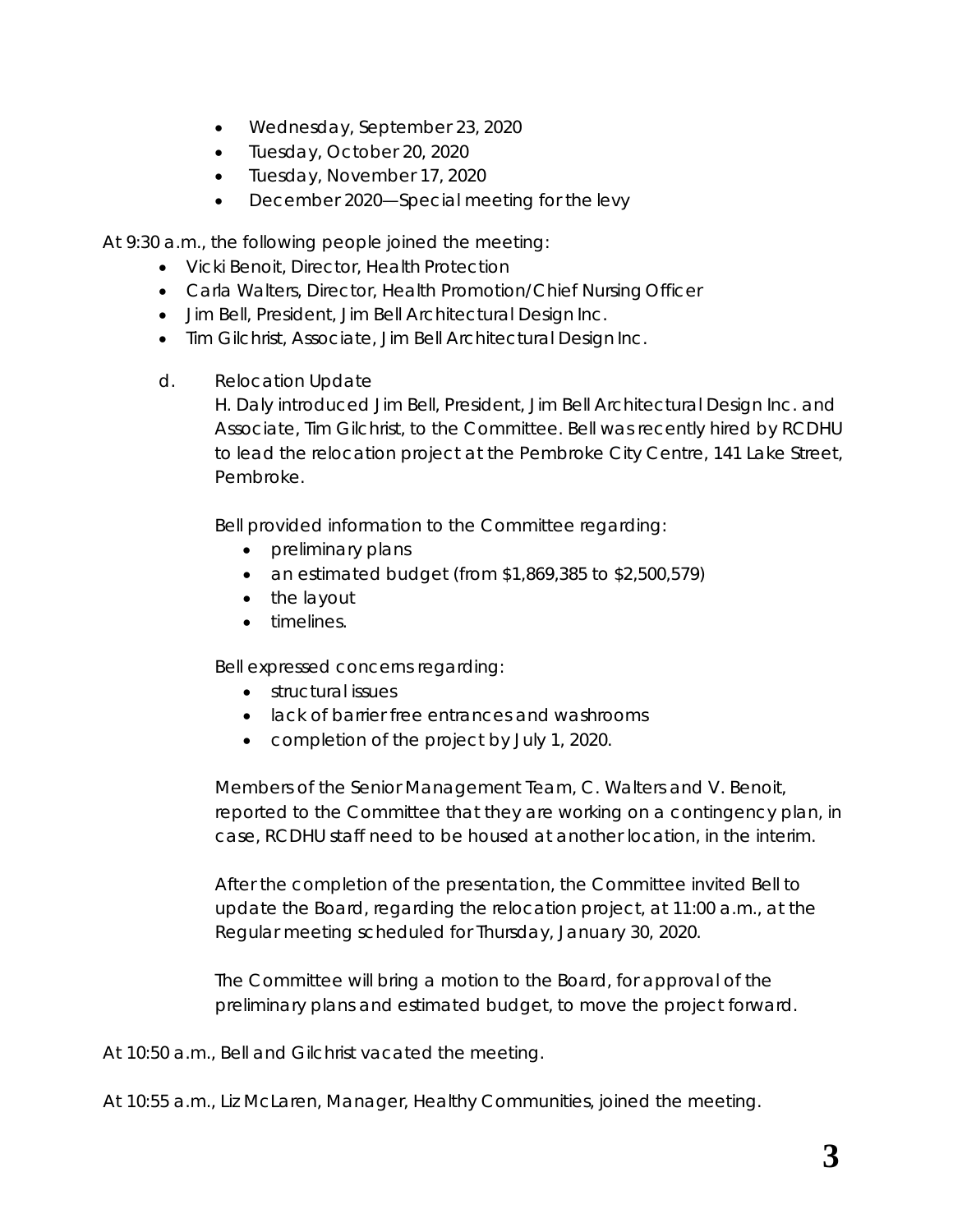#### **06. Staff Reports**

None

### **07. New Business**

a. Capital Expenditures

The Ontario Seniors Dental Care Program, Dental Treatment Clinic, will be housed at St. Francis Memorial Hospital, Barry's Bay. L. McLaren informed the Committee that the one-time funding, provided by the Ministry of Health, to support the capital and infrastructure requirements needs to be spent and the project completed by March 31, 2020. Demolition will begin on February 4, 2020.

As the project faces severe timeline constraints, staff are seeking approval from the Board in advance to complete two large purchases from two vendors, in excess of \$50,000 each. This approval would be a temporary alternative to the RCDHU Procurement Policy which requires board approval for each purchase order. It is temporary and applies to this specific situation only.

## **Resolution: # 6 2020-Jan-28**

A motion by J. M. du Manoir; seconded by J. Visneskie Moore; be it resolved that the Resources Committee recommend that Board approve capital expenditures to the Ministry of Health one time funding approval to support capital and infrastructure project of the (ODSCP) Public Health Seniors Dental Treatment Clinic in Barry's Bay and allow an exemption to the Procurement Policy limitation regarding purchase orders in excess of \$50k. Carried

## **08. Closed Meeting**

The meeting moved into a closed session at 11:17 a.m.

## **Resolution: # 7 RC 2020-Jan-28**

A motion by J. M. du Manoir; seconded by J. Visneskie Moore; be it resolved that the Resources Committee move into a closed meeting at 11:17 a.m. to discuss, as per Municipal Act Schedule 239 (2)(d), labour relations or employee negotiations. Carried

At 12:23 p.m., the Chair rose to report that the Resources Committee met to discuss, as per Municipal Act Schedule 239 (2)(d), labour relations or employee negotiations.